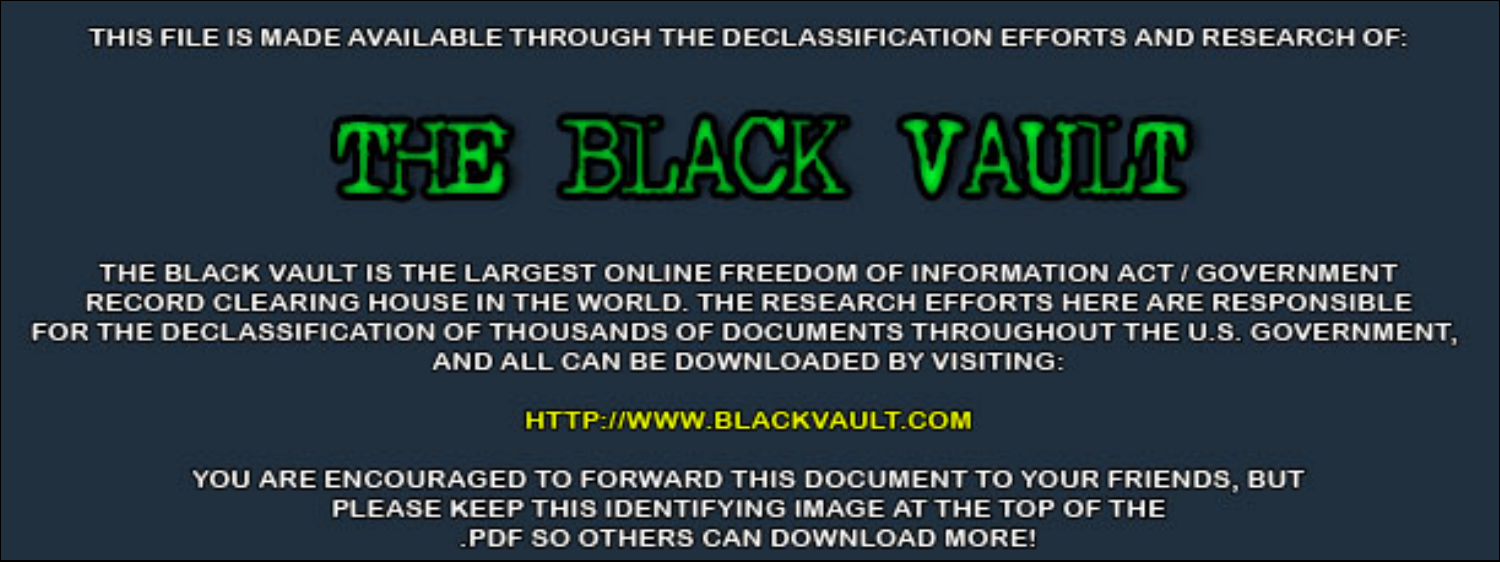DOCID: 3719064

# UNCLASSIFIED//FOR OFFICI/

## (U) CRYPTOLOGIC ALMANAC

#### (U) The Breaking of *Geheimschreiber*

(U) Along with breaking the Japanese diplomatic cryptosystem, usually referred to as "PURPLE," probably the greatest example of Allied cryptanalytic success in World War II was the breaking of the German Enigma machine. This cryptodevice was used by all of the German armed forces as the primary cryptosystem for all units below Army level or the equivalent. As D-Day approached, however, other German cryptodevices assumed greater importance. Under the general name of *Geheimschreiber* (Secret writer), the Germans used two devices for enciphering high-level(Army level and above) radioprinter communications. These were the "T typ 52," built by Siemens & Halske, and the *"SZ-40/SZ-42,"* built by Standard Elektrik Lorenz. The "SZ" meant Schluesselzusatz (key attachment), so-called because the essential encryption mechanism was in a box that could be detached from the radioprinter machine.

(U) On the morning of9 April 1940, the German army attacked both Norway and Denmark and quickly defeated them. The next day, the German minister in Stockholm, Sweden, called on the Ministry of Foreign Affairs. He requested permission for Germany to use the Swedish West Coast cable for communications between Berlin and Oslo, Norway. After some delay, the Swedes agreed. Some objections were stated, however, in order to hide the fact that Sweden intended to tap the cable. The Germans used this cable from 14 April to the end of the war.

(U) Swedish technicians quickly found that the Germans were using five-channel teleprinter on the cable. The German operators wrote in plaintext about "the *Geheimschreiber"* which would soon be in use. By the end of April a new type of traffic appeared, teleprinter with simultaneous encryption. On 21 May a Swedish group consisting of technicians to handle the receiving equipment, as well as five ladies to paste up tapes, was established in a squalid building in an otherwise elegant eastern part of Stockholm. The flow of messages was intercepted and duly printed, some of them in plaintext and others in the new cipher.

(U) The problem of breaking this traffic was entrusted to Sweden's most eminent cryptanalyst, Arne Beurling, professor of mathematics in Uppsala, at that time on voluntary military service. And much to everybody's surprise - after only a few weeks Beurling could present fragments of plaintext. Studying the tapes, Beurling realized that the operators often made the mistake of sending several messages using the same key, and he combined this with analysis of how the characteristics in the teleprinter alphabet matched those in the enciphered texts. By the middle of June he could present a mathematical model for the principles of the *Geheimschreiber*. Beurling did not realize it, but he had cracked a teleprinter cipher constructed by the Siemens & Halske Company during the thirties and kept top secret by German counterintelligence. The authentic name of the machine was "T typ 52 A/B." It had an incredible number of possible key configurations. It had ten wheels with between forty-seven and seventy-three positions per wheel, all relatively prime. The number of steps until a given wheel setting

Approved for Release by NSA on 07-08-2010, FOIA Case # 62029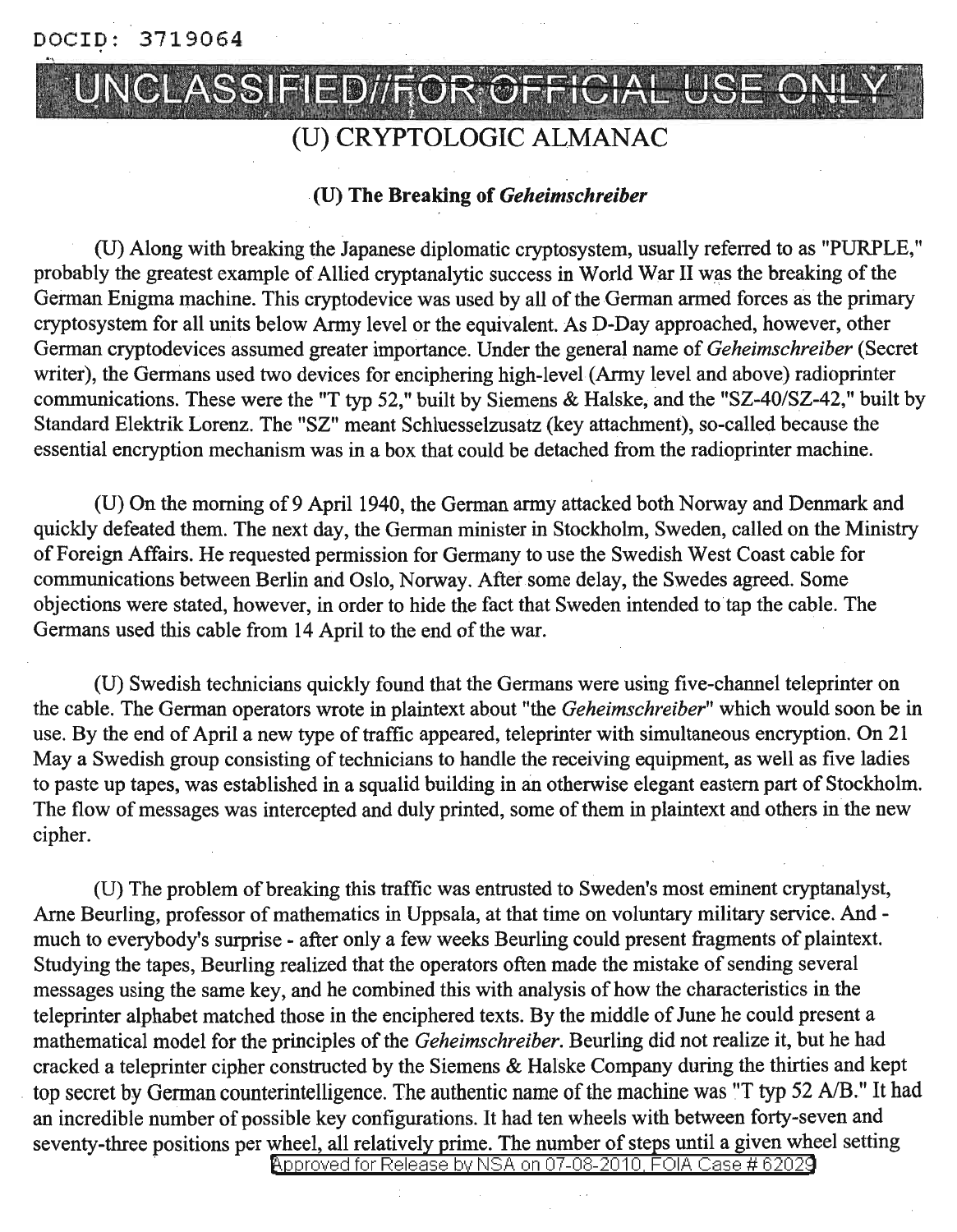#### DOCID: 3719064

reappeared was  $893,622,318,929,520,950$  (or  $8.9x10^{17}$ ) versus the 17,576 of the Enigma. Each wheel had a cam, and the cam profiles represented pseudorandom binary digits repeated when the wheel had completed a revolution. The wheels were connected with the rest of the machine by ten cables which could be placed in 10! or 3.6x10<sup>6</sup> different ways. Five bits derived from five of the wheels changed the input letter by binary addition. A permutation of the resulting bits was performed by five relays controlled by five bits derived from the remaining wheels. The relays could be placed in 10! different ways  $(3.6x10<sup>9</sup>$  including the cable connections). From 1 April 1942, only one connecting scheme was used. For every character each wheel moved one step.

(D) During the summer of 1940 the messages were deciphered manually. That was tedious work, and the volume of traffic increased all the time. Clearly a special machine would have to be built which could decipher in the same manner as the *Geheimschreiber.* A graduate engineer, Vigo Lindstein, was assigned to build such a machine according to Beurling's directions. Eventually more than thirty of these machines were built by the Ericsson Corporation.

(U) Before submitting the material to the machine, some basic cryptological work had to be done. Each day the Germans used a new key setting for five of the ten wheels, and these combinations had to be solved by the Swedish cryptanalysts every morning. The remaining wheels were initially given by a message key chosen by the operator and sent in the clear.

(U) More and more people were recruited to work on the German *Geheimschreiber* traffic. They worked around the clock, and the flow of material kept increasing. The German legation in Stockholm also used the machine, and from midsummer 1941 the German communications to Finland were also picked up. The cryptological success reached its peak in November 1942. During that month more than 10,500 messages were delivered to the Swedish Defence Staff and the Ministry of Foreign Affairs. However, the Germans eventually learned about the Swedish ability to read their top-secret messages presumably through mutual allies. Gradually the cryptology in the machines was strengthened. The A/B model became C, then CA, then D, then E, and the routines became extremely disciplined. In the beginning of 1944 the traffic was no longer readable. By then 300,000 messages had been solved and delivered to eager Swedish readers.

(D) A second type of *Geheimschreiber* manufactured by Standard Elektrik Lorenz was also solved by the Swedish cryptanalysts starting in 1943. It was the SZ40 / SZ42 (SZ=Schluesselzusatz, or key attachment). This equipment was always used together with a Lorenz teleprinter, and the messages were sent by cable as well as by radio.

(U) Of course, the information extracted from the *Geheimschreiber* traffic was of priceless value to the Swedish government and the Defence Staff. Largely surrounded by German armed forces, the main Swedish objective was to keep the country out of the war. Through its secret source, Sweden got detailed and reliable information about the deployment and size of the German forces in the neighboring countries. The German Headquarters' summary also gave situation reports of the war on other fronts. In addition, reports to and from the German legation made it possible to follow German reactions to various